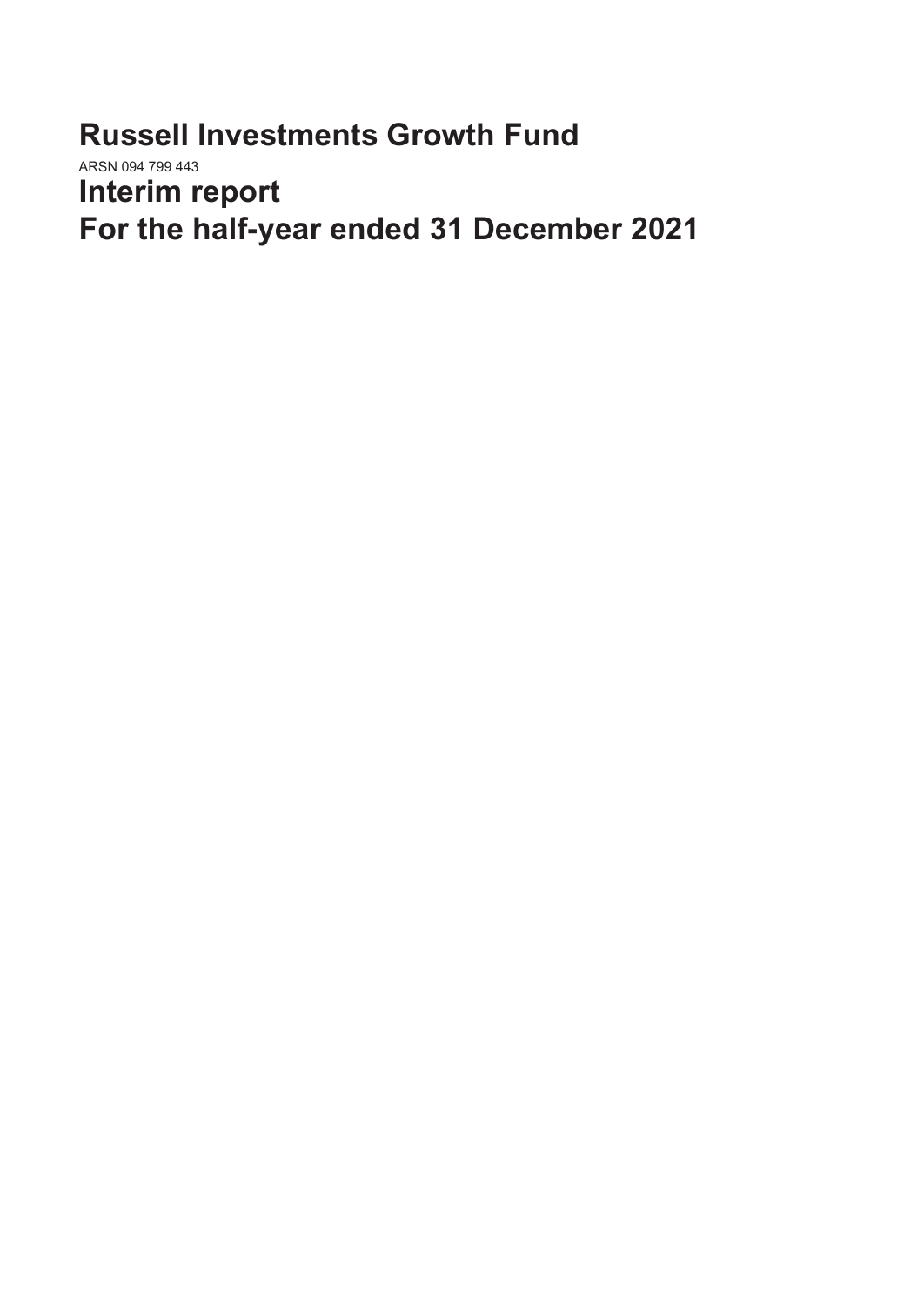# **Russell Investments Growth Fund** ARSN 094 799 443 **Interim report For the half-year ended 31 December 2021**

#### **Contents**

|                                                                                 | raye |
|---------------------------------------------------------------------------------|------|
| Directors' report                                                               | 2    |
| Auditor's independence declaration                                              | 4    |
| Statement of comprehensive income                                               | 5    |
| Statement of financial position                                                 | 6    |
| Statement of changes in equity                                                  |      |
| Statement of cash flows                                                         | 8    |
| Notes to the financial statements                                               | 9    |
| Directors' declaration                                                          | 15   |
| Independent review report to the unitholders of Russell Investments Growth Fund | 16   |

Page

This interim report does not include all the notes of the type normally included in an annual financial report. Accordingly, this report is to be read in conjunction with the annual report for the year ended 30 June 2021 and any public announcements made in respect of Russell Investments Growth Fund during the interim reporting period in accordance with the continuous disclosure requirements of the *Corporations Act 2001.*

This interim report covers Russell Investments Growth Fund as an individual entity.

The responsible entity of the Russell Investments Growth Fund is Russell Investment Management Ltd (ABN 53 068 338 974) (AFSL 247185). The responsible entity's registered office is: Level 28, 85 Castlereagh Street, Sydney, NSW 2000.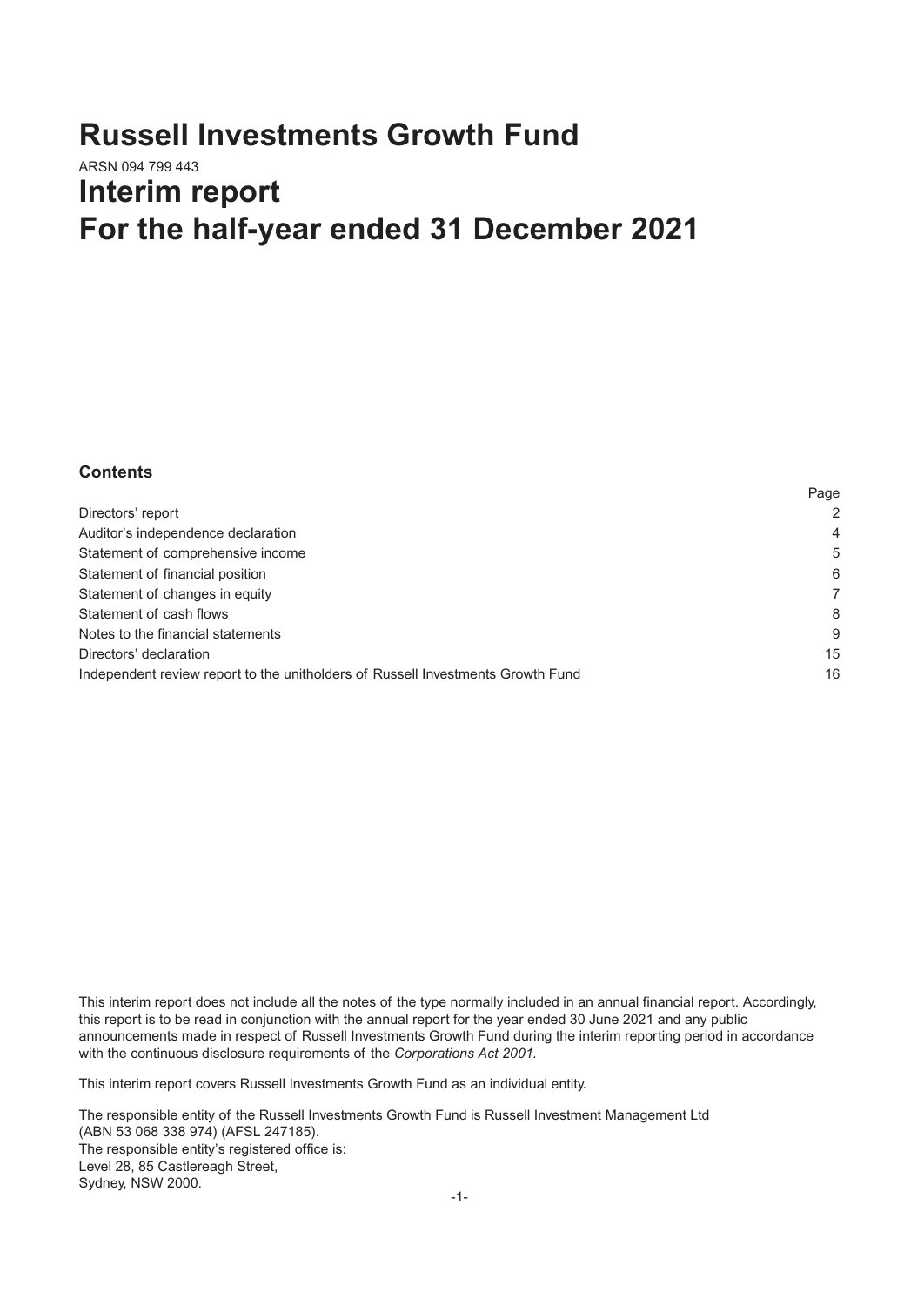#### <span id="page-2-0"></span>**Directors' report**

The directors of Russell Investment Management Ltd (ABN 53 068 338 974 AFSL No. 247185), the responsible entity of Russell Investments Growth Fund (the "Fund"), present their report together with the financial statements of the Fund, for the half-year ended 31 December 2021.

#### **Directors**

The following persons held office as directors of Russell Investment Management Ltd during the half-year or since the end of the half-year and up to the date of this report:

Peter Gunning Jodie Hampshire Symon Parish Bronwyn Yates

#### **Review and results of operations**

The directors and management continue to assess the potential financial and other impacts to the Fund of the actions taken to address the coronavirus (COVID-19) outbreak. The current high-level of uncertainty regarding severity and length of the outbreak and the depth and duration of the associated effects on economic and business activity and on investment markets has impacted investment outcomes and increased volatility in investment performance during the half-year.

There have been no other significant changes to the Fund's operations since the previous financial year. During the half-year, the Fund continued to invest in accordance with its investment objective and investment strategy as set out in the governing documents of the Fund and the provisions of the Fund's constitution.

#### *Results*

The performance of the Fund, as represented by the results of its operations, was as follows:

|                                                                                   | Half-year ended     |                     |
|-----------------------------------------------------------------------------------|---------------------|---------------------|
|                                                                                   | 31 December<br>2021 | 31 December<br>2020 |
| Operating profit/(loss) before finance costs attributable to unitholders (\$'000) | 30,595              | 62,895              |
| Distributions - Class A                                                           |                     |                     |
| Distribution paid and payable (\$'000)                                            |                     | 556                 |
| Distribution (Cents per unit - CPU)                                               |                     | 0.15                |
| Distributions - Class C                                                           |                     |                     |
| Distribution paid and payable (\$'000)                                            |                     | 155                 |
| Distribution (Cents per unit - CPU)                                               |                     | 0.11                |
| Distributions - Class D                                                           |                     |                     |
| Distribution paid and payable (\$'000)                                            |                     | 205                 |
| Distribution (Cents per unit - CPU)                                               |                     | 0.37                |

#### **Matters subsequent to the end of the half-year**

Current geopolitical events have caused market disruptions on a global basis and uncertainties remain as to their implications. These types of disruptions can adversely affect assets of the Fund and thus performance of the Fund. Management are continually monitoring the situation and will assess its impact on the Fund.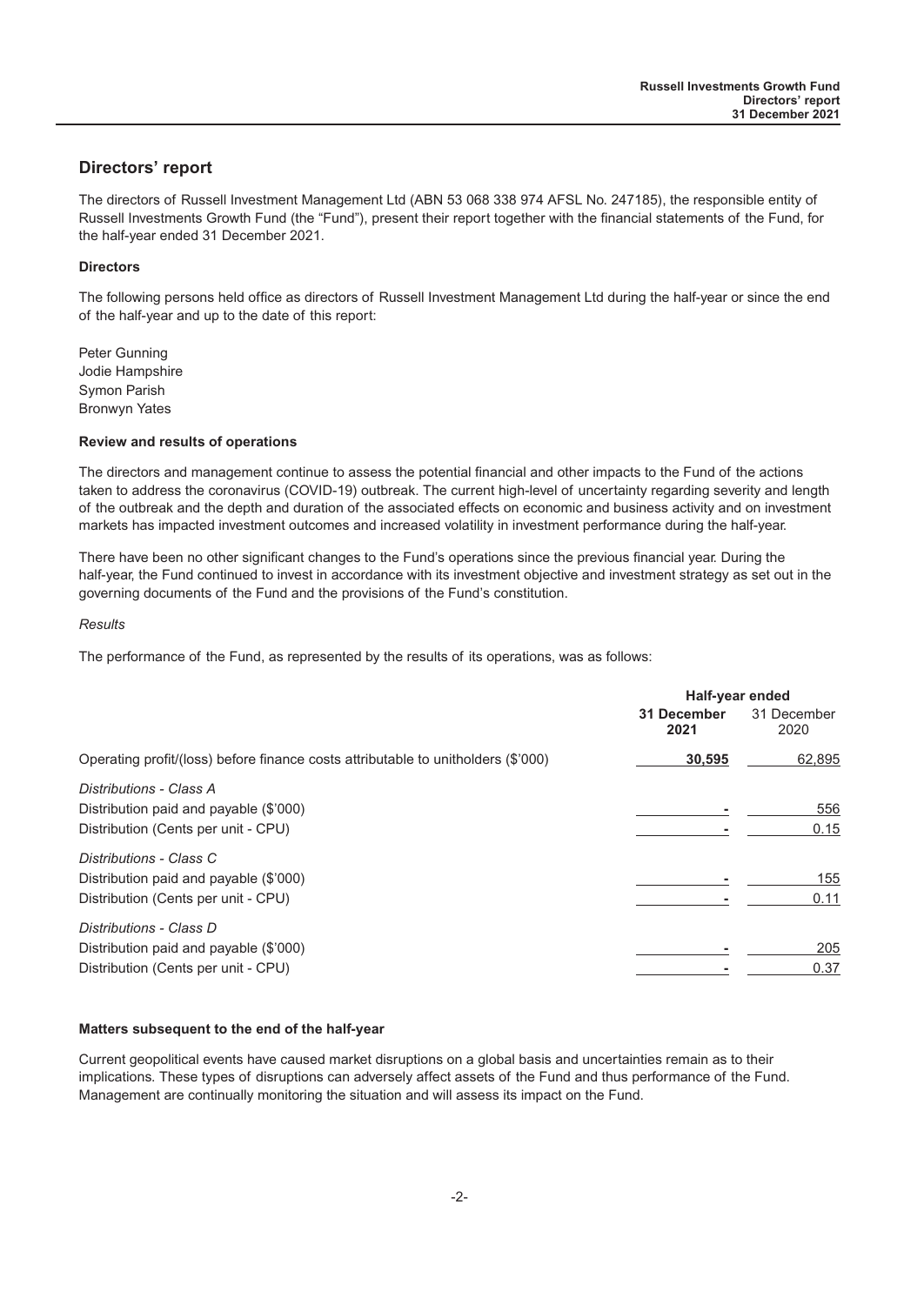## **Directors' report (continued)**

#### **Matters subsequent to the end of the half-year (continued)**

No other matter or circumstance has arisen since 31 December 2021 that has significantly affected, or may significantly affect:

- (i) the operations of the Fund in future financial periods, or
- (ii) the results of those operations in future financial periods, or
- (iii) the state of affairs of the Fund in future financial periods.

#### **Rounding of amounts to the nearest thousand dollars**

Amounts in the Directors' report have been rounded to the nearest thousand dollars in accordance with *Australian Securities & Investments Commission ("ASIC") Corporations (Rounding in Financial/Directors' Reports) Instrument 2016/191*, unless otherwise indicated.

#### **Auditor's independence declaration**

A copy of the Auditor's independence declaration as required under section 307C of the *Corporations Act 2001* is set out on page 4.

This report is made in accordance with a resolution of the directors.

**Director** 

Sydney 9 March 2022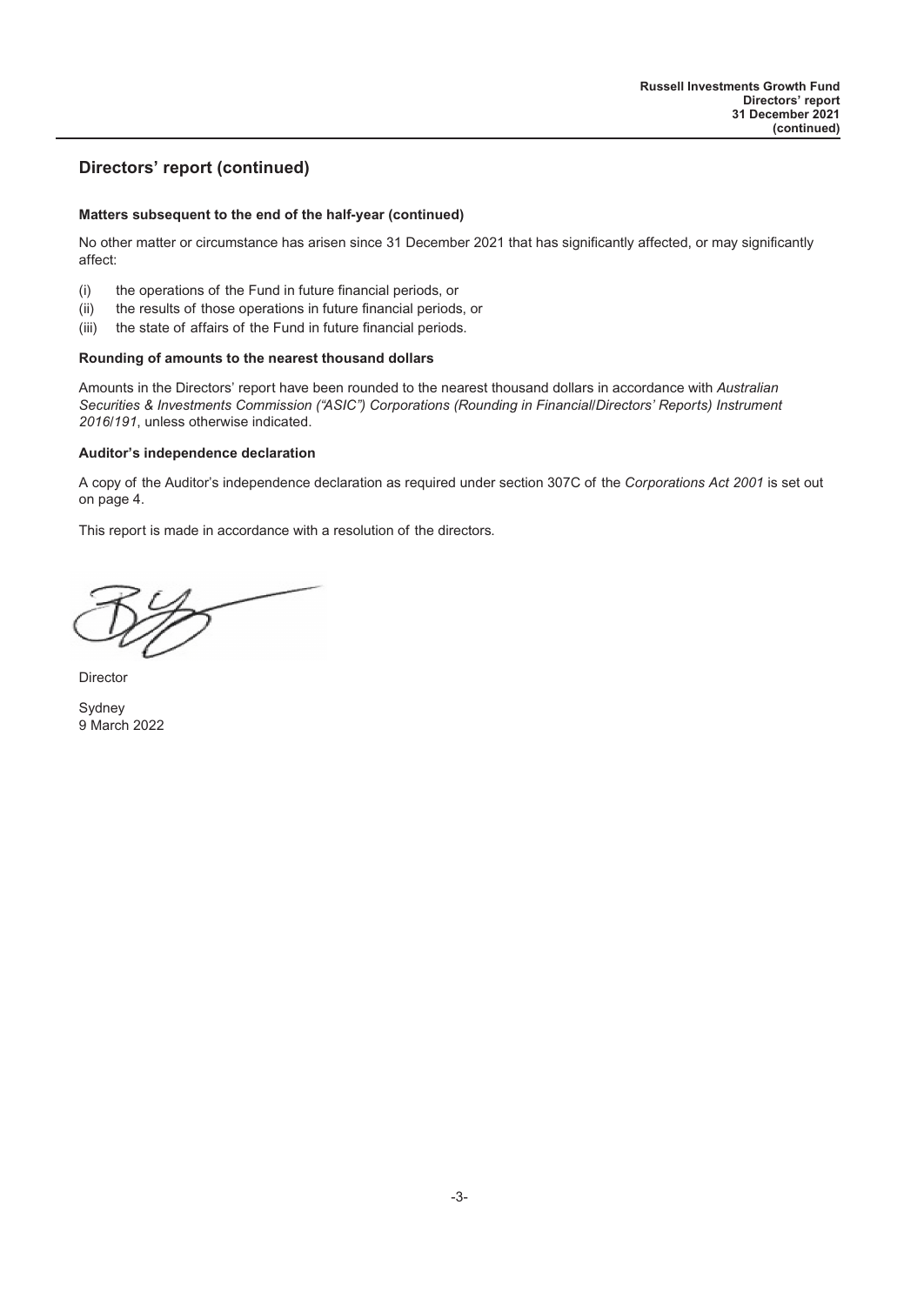

## Auditor's Independence Declaration

As lead auditor for the review of Russell Investments Growth Fund for the half-year ended 31 December 2021, I declare that to the best of my knowledge and belief, there have been:

- (a) no contraventions of the auditor independence requirements of the *Corporations Act 2001* in relation to the review; and
- (b) no contraventions of any applicable code of professional conduct in relation to the review.

Simon Cuthbert Simon Cuthbert Sydney Partner PricewaterhouseCoopers

9 March 2022

PricewaterhouseCoopers, ABN 52 780 433 757

One International Towers Sydney, Watermans Quay, Barangaroo, GPO BOX 2650, SYDNEY NSW 2001 T: +61 2 8266 0000, F: +61 2 8266 9999, www.pwc.com.au

Level 11, 1PSQ, 169 Macquarie Street, Parramatta NSW 2150, PO Box 1155 Parramatta NSW 2124 T: +61 2 9659 2476, F: +61 2 8266 9999, www.pwc.com.au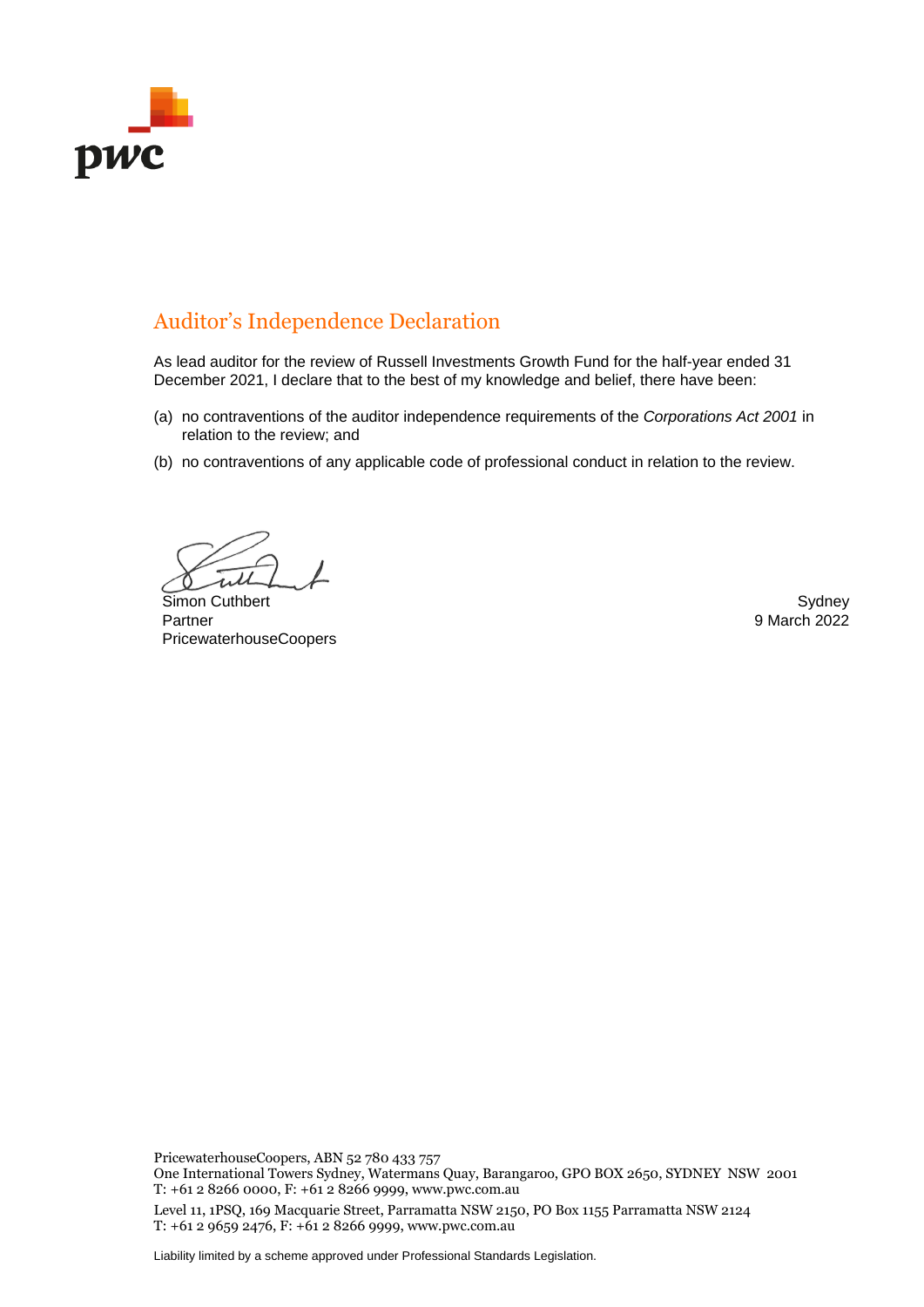## <span id="page-5-0"></span>**Statement of comprehensive income**

|                                                                                  |                | Half-year ended            |                     |  |
|----------------------------------------------------------------------------------|----------------|----------------------------|---------------------|--|
|                                                                                  |                | <b>31 December</b><br>2021 | 31 December<br>2020 |  |
|                                                                                  | <b>Notes</b>   | \$'000                     | \$'000              |  |
| <b>Investment income</b>                                                         |                |                            |                     |  |
| Interest income from financial assets at amortised cost                          |                |                            | 1                   |  |
| Distribution income                                                              |                | 4,787                      | 4,814               |  |
| Net gains/(losses) on financial instruments at fair value through profit or loss |                | 28,102                     | 60,392              |  |
| Net foreign exchange gains/(losses)                                              |                | (48)                       | (197)               |  |
| Other income                                                                     |                | 308                        | 297                 |  |
| <b>Total investment income/(loss)</b>                                            |                | 33,149                     | 65,307              |  |
| <b>Operating expenses</b>                                                        |                |                            |                     |  |
| Management fees                                                                  | $\overline{7}$ | 2,407                      | 2,282               |  |
| Responsible entity's fees                                                        | $\overline{7}$ | 41                         | 37                  |  |
| Custody fees                                                                     |                | 31                         | 28                  |  |
| Auditor's remuneration                                                           |                | 7                          | 11                  |  |
| <b>Transaction costs</b>                                                         |                | 31                         | 32                  |  |
| Other operating expenses                                                         |                | 37                         | 22                  |  |
| <b>Total operating expenses</b>                                                  |                | 2,554                      | 2,412               |  |
| Operating profit/(loss) for the half-year                                        |                | 30,595                     | 62,895              |  |
| Finance costs attributable to unitholders                                        |                |                            |                     |  |
| Distributions to unitholders                                                     | 6              |                            | (916)               |  |
| (Increase)/decrease in net assets attributable to unitholders                    | 5              | (30, 595)                  | (61, 979)           |  |
| Profit/(loss) for the half-year                                                  |                |                            |                     |  |
| Other comprehensive income for the half-year                                     |                |                            |                     |  |
| Total comprehensive income for the half-year                                     |                |                            |                     |  |

*The above statement of comprehensive income should be read in conjunction with the accompanying notes.*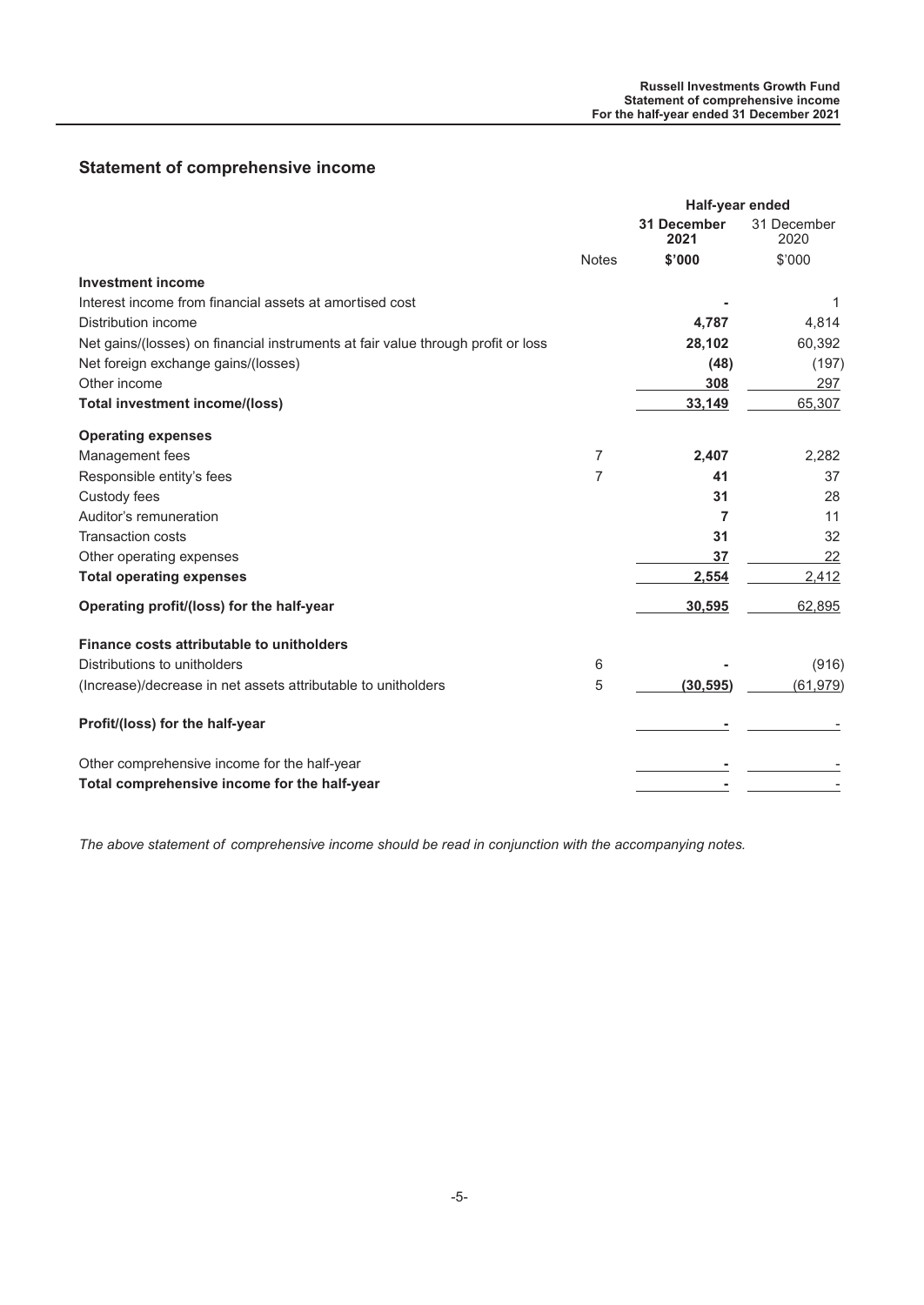## <span id="page-6-0"></span>**Statement of financial position**

|                                                                      | As at        |                     |                 |
|----------------------------------------------------------------------|--------------|---------------------|-----------------|
|                                                                      |              | 31 December<br>2021 | 30 June<br>2021 |
|                                                                      | <b>Notes</b> | \$'000              | \$'000          |
| <b>Assets</b>                                                        |              |                     |                 |
| Cash and cash equivalents                                            |              | 9,677               | 8,095           |
| Deposits held with brokers for margin                                |              | 2,038               | 1,870           |
| <b>Receivables</b>                                                   |              | 379                 | 1,178           |
| Due from brokers - unsettled sales                                   |              | 3,960               |                 |
| Financial assets at fair value through profit or loss                | 3            | 596,861             | 614,800         |
| <b>Total assets</b>                                                  |              | 612,915             | 625,943         |
| <b>Liabilities</b>                                                   |              |                     |                 |
| Payables                                                             |              | 624                 | 1,813           |
| Distribution payable                                                 | 6            |                     | 49,713          |
| Financial liabilities at fair value through profit or loss           | 4            | 504                 | 164             |
| Total liabilities (excluding net assets attributable to unitholders) |              | 1,128               | 51,690          |
| Net assets attributable to unitholders - liability                   | 5            | 611,787             | 574,253         |

*The above statement of financial position should be read in conjunction with the accompanying notes.*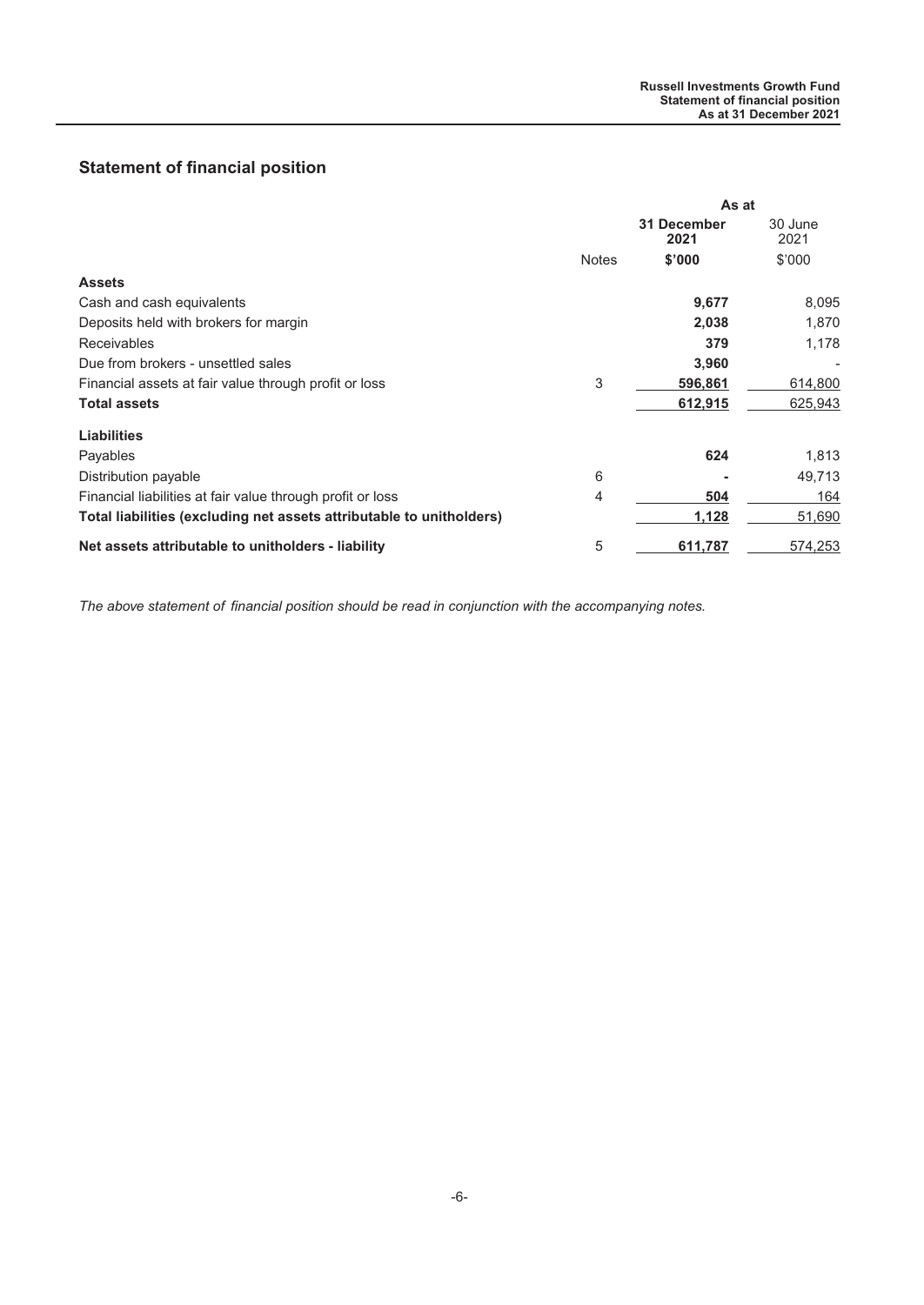## <span id="page-7-0"></span>**Statement of changes in equity**

|                                                          | Half-year ended                            |        |  |
|----------------------------------------------------------|--------------------------------------------|--------|--|
|                                                          | 31 December<br>31 December<br>2020<br>2021 |        |  |
|                                                          | \$'000                                     | \$'000 |  |
| Total equity at the beginning of the financial half-year |                                            |        |  |
| Profit/(loss) for the half-year                          |                                            |        |  |
| Other comprehensive income for the half-year             |                                            |        |  |
| Total comprehensive income for the half-year             |                                            |        |  |
| Transactions with owners in their capacity as owners     |                                            |        |  |
| Total equity at the end of the financial half-year       |                                            |        |  |

Under Australian Accounting Standards, net assets attributable to unitholders are classified as a liability rather than equity. As a result there was no equity at the start or end of the half-year.

*The above statement of changes in equity should be read in conjunction with the accompanying notes.*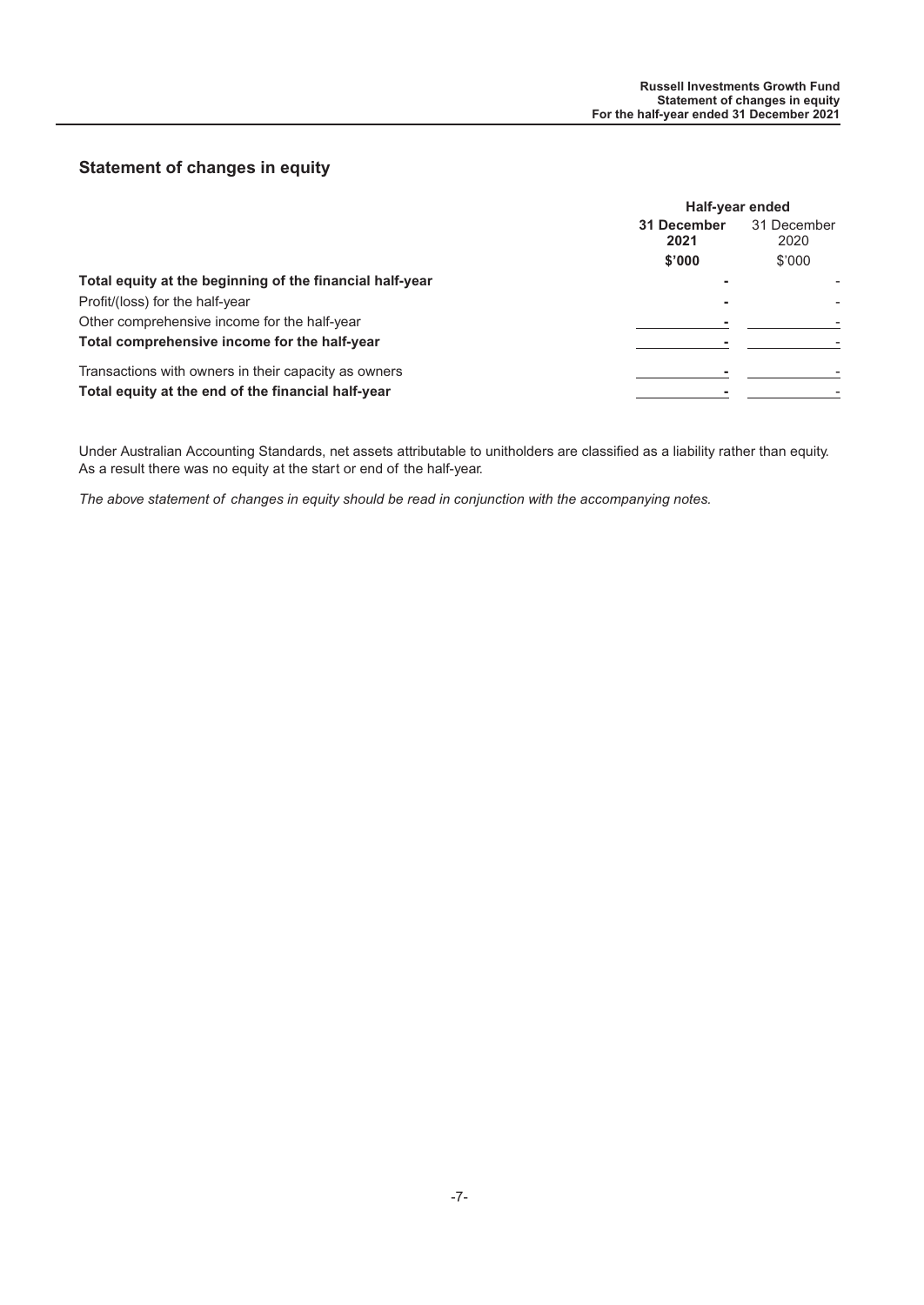## <span id="page-8-0"></span>**Statement of cash flows**

|                                                                                                                                            | Half-year ended            |                     |
|--------------------------------------------------------------------------------------------------------------------------------------------|----------------------------|---------------------|
|                                                                                                                                            | <b>31 December</b><br>2021 | 31 December<br>2020 |
|                                                                                                                                            | \$'000                     | \$'000              |
| <b>Cash flows from operating activities</b>                                                                                                |                            |                     |
| Proceeds from sale of financial instruments at fair value through profit or loss                                                           | 97,930                     | 167,979             |
| Purchase of financial instruments at fair value through profit or loss                                                                     | (49, 679)                  | (114, 516)          |
| Interest received                                                                                                                          |                            |                     |
| Amount paid to brokers for margin                                                                                                          | (168)                      | (439)               |
| Proceeds from receivables                                                                                                                  | 29                         | 240                 |
| Management fees paid                                                                                                                       | (2, 402)                   | (2, 281)            |
| Responsible entity's fees paid                                                                                                             | (41)                       | (36)                |
| Payment of other expenses                                                                                                                  | (107)                      | (92)                |
| Net cash inflow/(outflow) from operating activities                                                                                        | 45,562                     | 50,856              |
| <b>Cash flows from financing activities</b>                                                                                                |                            |                     |
| Proceeds from applications by unitholders                                                                                                  | 68,434                     | 31,293              |
| Payments for redemptions by unitholders                                                                                                    | (62, 688)                  | (56, 366)           |
| Distribution paid                                                                                                                          | (49, 713)                  | (24, 082)           |
| Net cash inflow/(outflow) from financing activities                                                                                        | (43, 967)                  | (49, 155)           |
| Net increase/(decrease) in cash and cash equivalents                                                                                       | 1,595                      | 1,701               |
| Cash and cash equivalents at the beginning of the half-year                                                                                | 8,095                      | 2,181               |
| Effects of foreign currency exchange rate changes on cash and cash equivalents                                                             | (13)                       | (13)                |
| Cash and cash equivalents at the end of the half-year                                                                                      | 9,677                      | 3,869               |
| Non-cash financing activities                                                                                                              |                            |                     |
| During the half-year, the following distribution payments were satisfied by the issue<br>of units under the distribution reinvestment plan |                            | 299                 |
| During the half-year, the following redemptions were satisfied by in specie asset<br>transfers of assets                                   |                            | 56,411              |
|                                                                                                                                            |                            |                     |

*The above statement of cash flows should be read in conjunction with the accompanying notes.*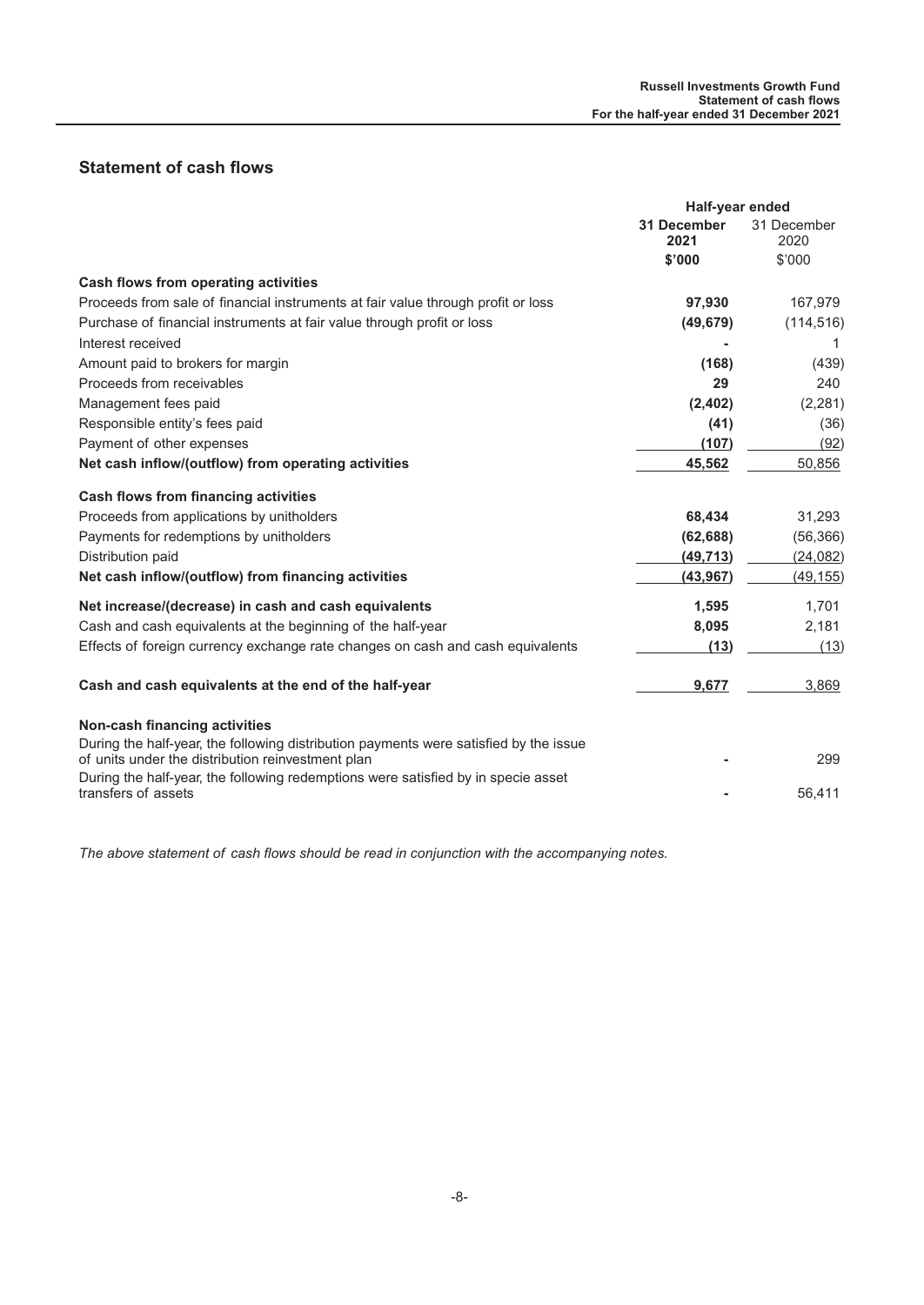### <span id="page-9-0"></span>**1 Basis of preparation of interim report**

This interim report for the half-year ended 31 December 2021 has been prepared in accordance with the *Corporations Act 2001* and Australian Accounting Standard AASB 134 *Interim Financial Reporting*.

These interim financial statements do not include all the notes of the type normally included in an annual financial report. Accordingly, these interim financial statements are to be read in conjunction with the annual financial report for the year ended 30 June 2021 and any public announcements made in respect of Russell Investments Growth Fund during the interim reporting period.

The principal accounting policies adopted are consistent with those of the previous financial year and the corresponding interim reporting period, unless otherwise stated.

#### **(a) New accounting standards and interpretations**

There are no standards, interpretations or amendments to existing standards that are effective for the first time for the financial year beginning 1 July 2021 that have a material impact on the amounts recognised in the prior periods or will affect the current or future periods.

#### **(b) Comparative revisions**

Comparative information has been revised where appropriate to enhance comparability. Where necessary, comparative figures have been adjusted to conform with changes in presentation in the current half-year.

#### **2 Fair value measurement**

The Fund measures and recognises the following assets and liabilities at fair value on a recurring basis:

• Financial assets / liabilities at fair value through profit or loss (FVTPL) (see note 3 and note 4)

The Fund has no assets or liabilities measured at fair value on a non-recurring basis in the current reporting period.

*AASB 13 Fair Value Measurement* requires disclosure of fair value measurements by level of the following fair value hierarchy:

- (a) quoted prices (unadjusted) in active markets for identical assets or liabilities (level 1);
- (b) inputs other than quoted prices included within level 1 that are observable for the asset or liability, either directly or indirectly (level 2); or
- (c) inputs for the asset or liability that are not based on observable market data (unobservable inputs) (level 3).

#### *(i) Fair value in an active market (level 1)*

The Fund values its investments in accordance with the accounting policies set out in notes to the financial statements as at 30 June 2021. For the majority of its investments, the Fund relies on information provided by independent pricing services for the valuation of its investments.

The quoted market prices used for both financial assets and financial liabilities were last traded prices other than exchange traded futures, which are valued at the market closing price.

#### *(ii) Valuation techniques used to derive level 2 and level 3 fair value*

The fair value of financial assets and liabilities that are not traded in an active market are determined using prices from underlying unlisted investment trusts.

Forward currency contracts are valued using quoted exchange rates and yield curves derived from quoted interest rates matching maturities of the contracts as at the valuation date.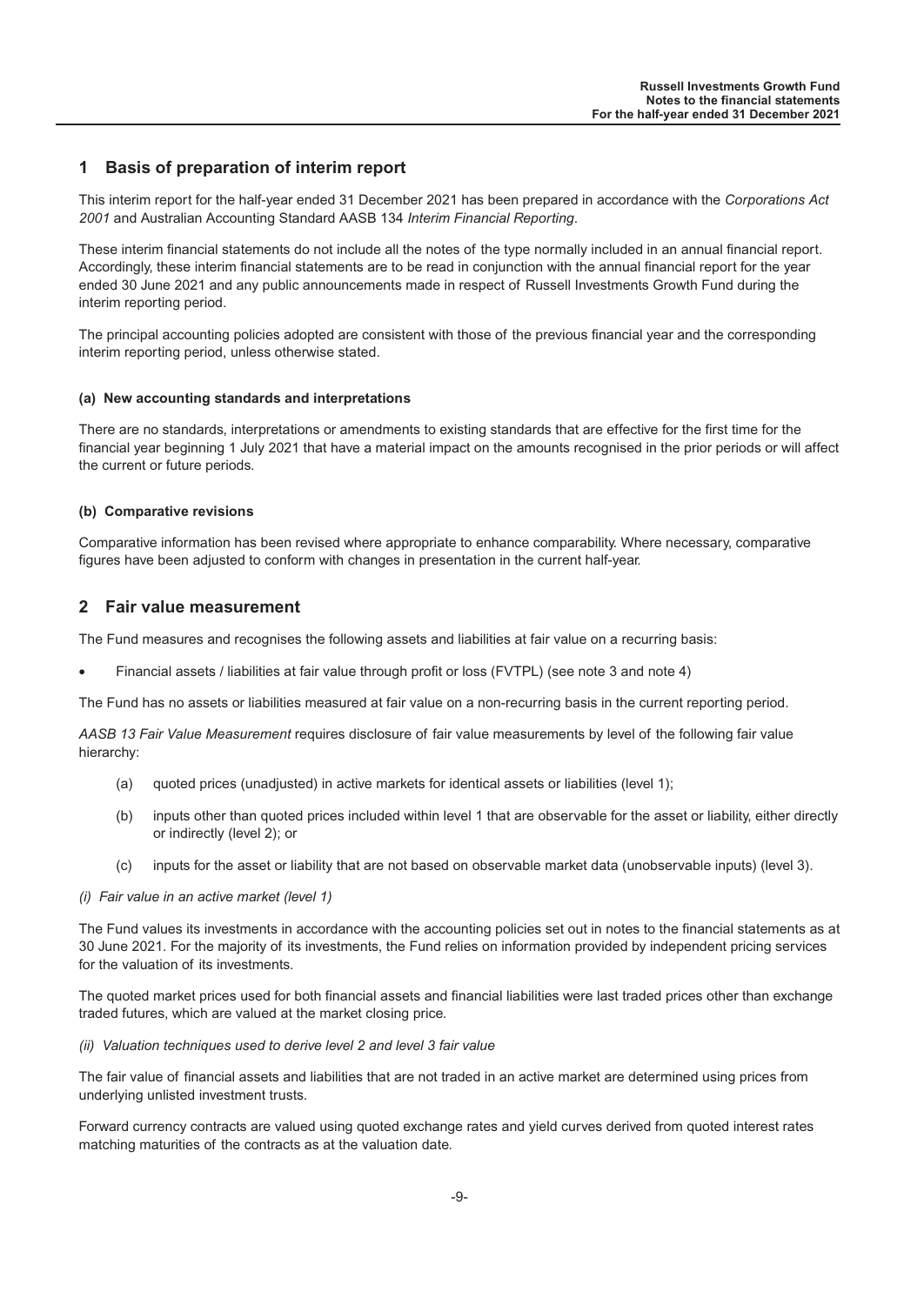## **2 Fair value measurement (continued)**

#### *Recognised fair value measurements*

The following table presents the Fund's assets and liabilities measured and recognised at fair value through profit or loss across the fair value hierarchy.

| As at 31 December 2021                                      | Level 1<br>\$'000 | Level <sub>2</sub><br>\$'000 | Level 3<br>\$'000 | <b>Total</b><br>\$'000 |
|-------------------------------------------------------------|-------------------|------------------------------|-------------------|------------------------|
| <b>Financial assets</b>                                     |                   |                              |                   |                        |
| Financial assets at fair value through profit or loss:      |                   |                              |                   |                        |
| Derivatives                                                 | 2,720             |                              |                   | 2,720                  |
| Unit trusts                                                 |                   | 594,141                      |                   | 594,141                |
| <b>Total</b>                                                | 2,720             | 594,141                      |                   | 596,861                |
| <b>Financial liabilities</b>                                |                   |                              |                   |                        |
| Financial liabilities at fair value through profit or loss: |                   |                              |                   |                        |
| Derivatives                                                 | 504               |                              |                   | 504                    |
| <b>Total</b>                                                | 504               |                              |                   | 504                    |
|                                                             | Level 1           | Level <sub>2</sub>           | Level 3           | Total                  |
| As at 30 June 2021                                          | \$'000            | \$'000                       | \$'000            | \$'000                 |
| <b>Financial assets</b>                                     |                   |                              |                   |                        |
| Financial assets at fair value through profit or loss:      |                   |                              |                   |                        |
| <b>Derivatives</b>                                          | 1,889             |                              |                   | 1,889                  |
| Unit trusts                                                 |                   | 612,911                      |                   | 612,911                |
| <b>Total</b>                                                | 1,889             | 612,911                      |                   | 614,800                |
| <b>Financial liabilities</b>                                |                   |                              |                   |                        |
| Financial liabilities at fair value through profit or loss: |                   |                              |                   |                        |
| <b>Derivatives</b>                                          | 164               |                              |                   | 164                    |
| <b>Total</b>                                                | 164               |                              |                   | 164                    |

The Fund's policy is to recognise transfers into and transfers out of fair value hierarchy levels as at the end of the reporting period.

*(i) Transfers between levels*

There were no transfers between levels for the half-year ended 31 December 2021. There were also no changes made to any of the valuation techniques applied as of 30 June 2021.

*(ii) Fair value measurements using significant unobservable inputs (level 3)*

The Fund did not hold any financial instruments with fair value measurements using significant unobservable inputs during the half-year ended 31 December 2021.

*(iii) Valuation processes*

Portfolio reviews are undertaken regularly by management to identify securities that potentially may not be actively traded or have stale security pricing. This process identifies securities which could be regarded as being level 2 or level 3 securities.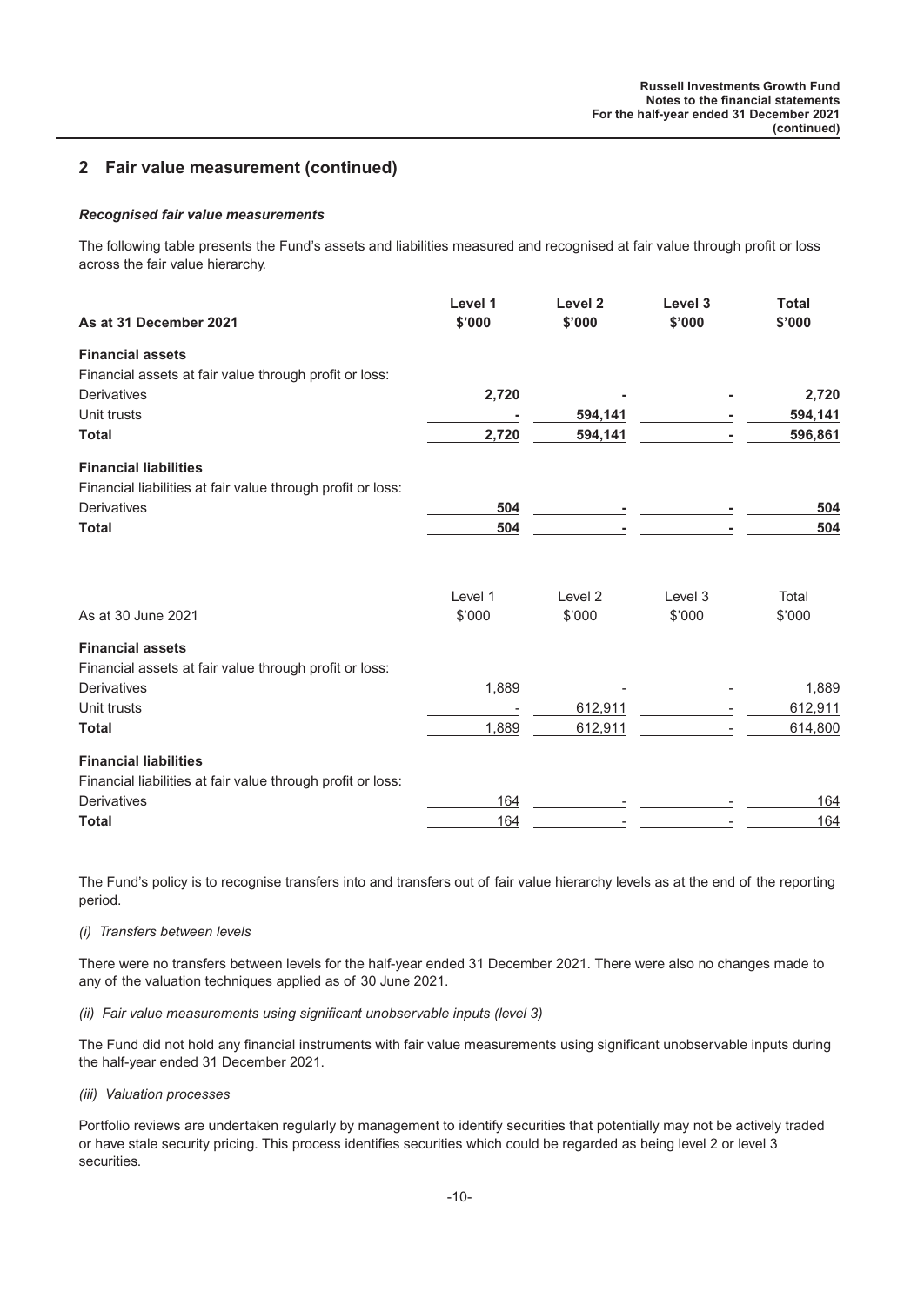## **2 Fair value measurement (continued)**

#### *(iii) Valuation processes (continued)*

Further analysis, should it be required, is undertaken to determine the accounting significance of the identification. For certain security types, in selecting the most appropriate valuation model, management performs back testing and considers actual market transactions. Changes in allocation to or from level 3 are analysed at the end of each reporting period.

#### *(iv) Fair values of other financial instruments*

The Fund has assets and liabilities carried at amortised cost. Due to their short-term nature, their carrying values are a reasonable approximation of fair value.

## **3 Financial assets at fair value through profit or loss**

|                                                             | As at                       |                      |
|-------------------------------------------------------------|-----------------------------|----------------------|
|                                                             | 31 December<br>2021         | 30 June<br>2021      |
|                                                             | <b>Fair value</b><br>\$'000 | Fair value<br>\$'000 |
| Financial assets at fair value through profit or loss       |                             |                      |
| Derivatives                                                 | 2.720                       | 1,889                |
| Unit trusts                                                 | 594.141                     | 612.911              |
| Total financial assets at fair value through profit or loss | 596.861                     | 614,800              |

#### **4 Financial liabilities at fair value through profit or loss**

|                                                                  | As at                       |                      |
|------------------------------------------------------------------|-----------------------------|----------------------|
|                                                                  | 31 December<br>2021         | 30 June<br>2021      |
|                                                                  | <b>Fair value</b><br>\$'000 | Fair value<br>\$'000 |
| Financial liabilities at fair value through profit or loss       |                             |                      |
| <b>Derivatives</b>                                               | 504                         | 164                  |
| Total financial liabilities at fair value through profit or loss | 504                         | 164                  |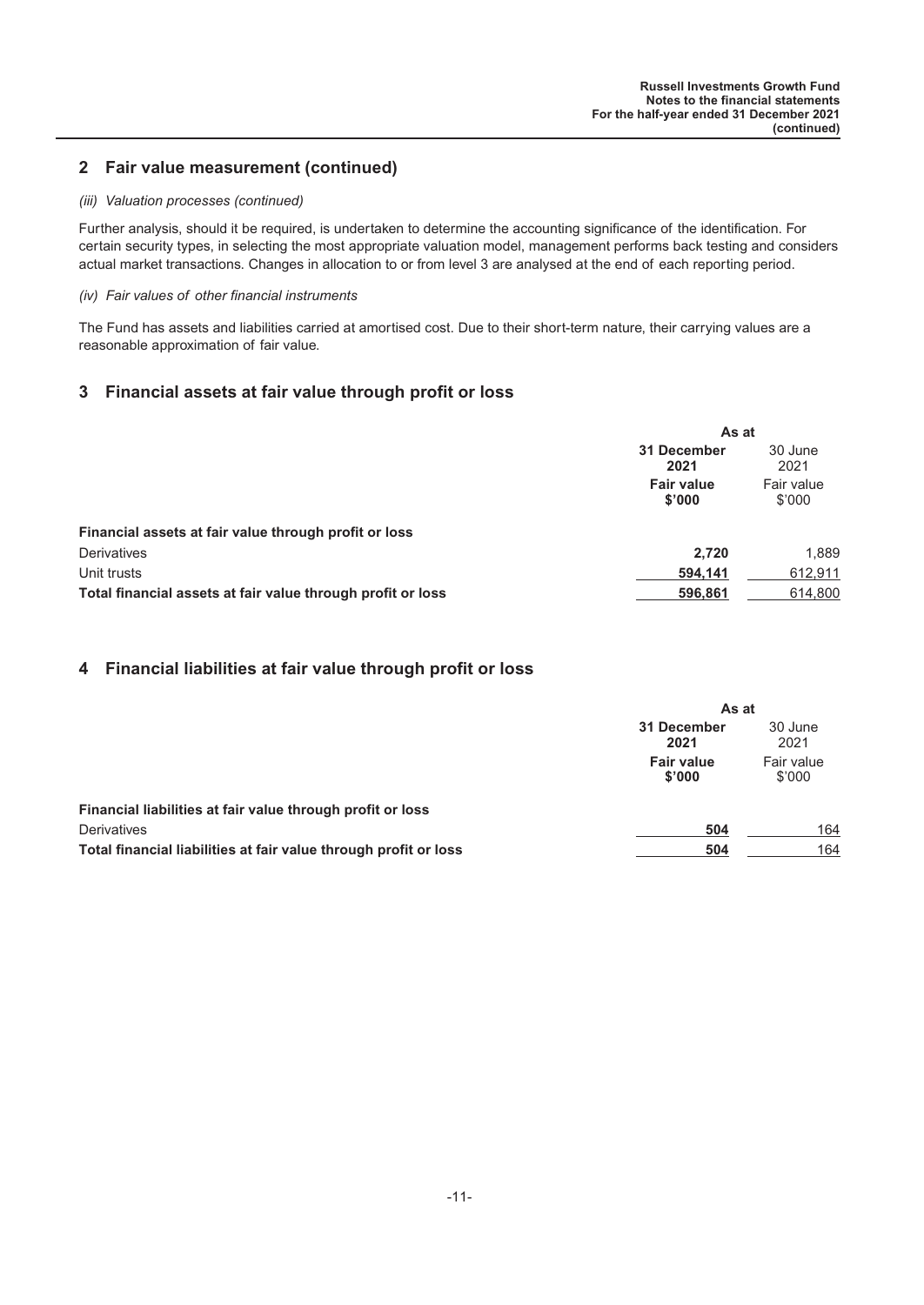## **5 Net assets attributable to unitholders**

Movements in the number of units and net assets attributable to unitholders during the half-year were as follows:

|                                                                  | Half-year ended     |                     |                            |                     |
|------------------------------------------------------------------|---------------------|---------------------|----------------------------|---------------------|
|                                                                  | 31 December<br>2021 | 31 December<br>2020 | <b>31 December</b><br>2021 | 31 December<br>2020 |
|                                                                  | No.'000             | No.'000             | \$'000                     | \$'000              |
| <b>Class A</b>                                                   |                     |                     |                            |                     |
| Opening balance                                                  | 352,899             | 371,017             | 366,233                    | 337,376             |
| Applications                                                     | 44,933              | 25,313              | 47,911                     | 24,285              |
| Redemptions                                                      | (33, 558)           | (36, 313)           | (35, 817)                  | (35,030)            |
| Units issued upon reinvestment of distributions                  |                     | 97                  |                            | 94                  |
| Increase/(decrease) in net assets attributable to<br>unitholders |                     |                     | 19,662                     | 40,330              |
| Closing balance                                                  | 364,274             | 360,114             | 397,989                    | 367,055             |
| <b>Class C</b>                                                   |                     |                     |                            |                     |
| Opening balance                                                  | 136,009             | 150,783             | 150,030                    | 145,723             |
| Applications                                                     | 12,982              | 5,551               | 14,715                     | 5,609               |
| Redemptions                                                      | (9,690)             | (14, 983)           | (10, 995)                  | (15, 226)           |
| Increase/(decrease) in net assets attributable to<br>unitholders |                     |                     | 8,018                      | 17,021              |
| Closing balance                                                  | 139,301             | 141,351             | 161,768                    | 153,127             |
| <b>Class D</b>                                                   |                     |                     |                            |                     |
| Opening balance                                                  | 52,609              |                     | 57,990                     |                     |
| Applications                                                     | 5,117               | 57,792              | 5,808                      | 57,810              |
| Redemptions                                                      | (13,087)            | (5,882)             | (14, 683)                  | (6, 104)            |
| Units issued upon reinvestment of distributions                  |                     | 200                 |                            | 205                 |
| Increase/(decrease) in net assets attributable to<br>unitholders |                     |                     | 2,915                      | 4,628               |
| Closing balance                                                  | 44,639              | 52,110              | 52,030                     | 56,539              |
| Total net assets attributable to unitholders -                   |                     |                     |                            |                     |
| liability                                                        | 548,214             | 553,575             | 611,787                    | 576,721             |

As stipulated within the Fund's constitution, each unit represents a right to an individual share in the Fund and does not extend to a right to the underlying assets of the Fund.

There are three separate classes of units. Each unit within the same class has the same rights as all other units within that class. Except for different management fee rates, the three different classes have the same preferences and restrictions.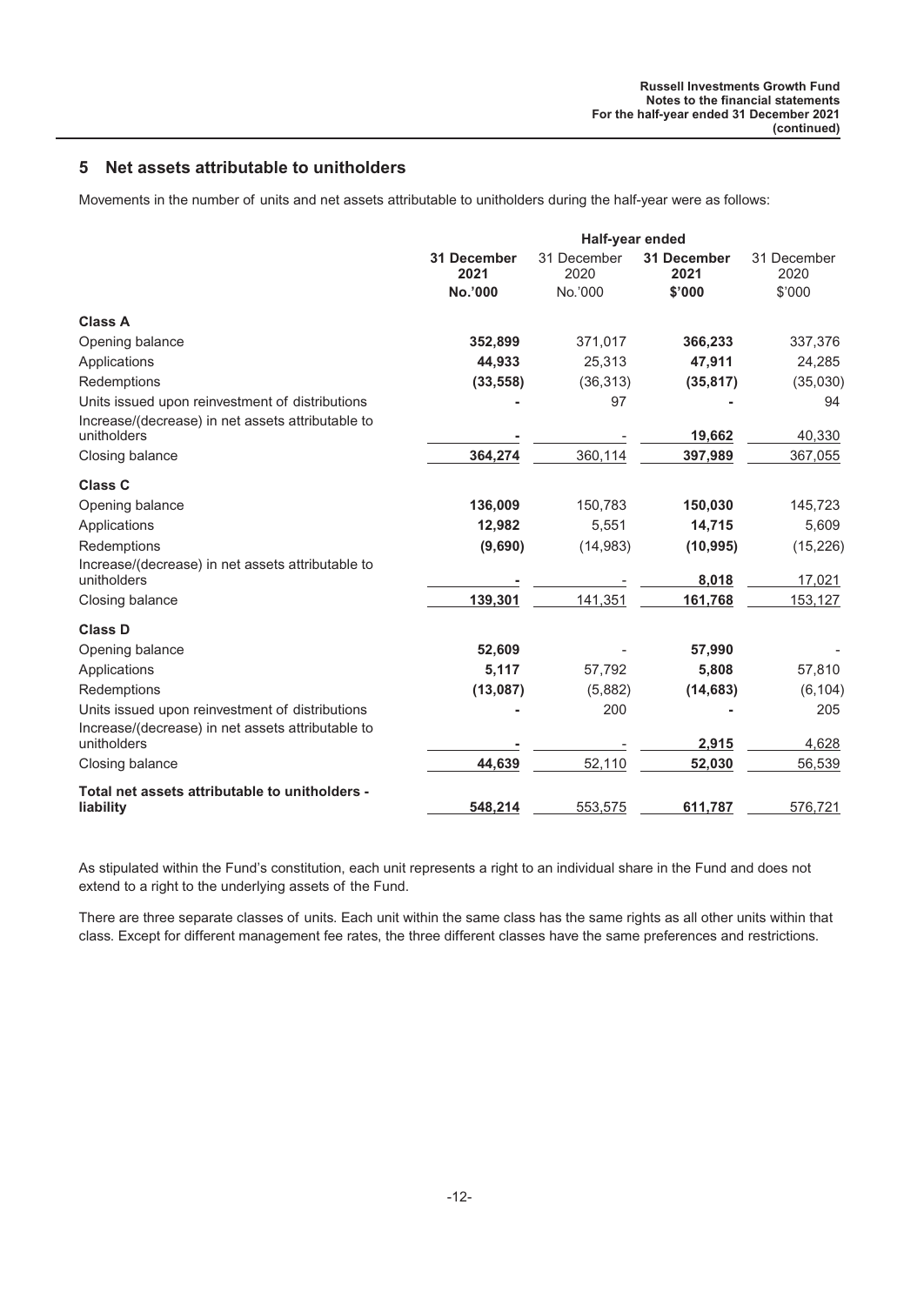### **6 Distributions to unitholders**

The distributions for the half-year were as follows:

|                                       | Half-year ended     |                     |                     |                     |
|---------------------------------------|---------------------|---------------------|---------------------|---------------------|
|                                       | 31 December<br>2021 | 31 December<br>2021 | 31 December<br>2020 | 31 December<br>2020 |
|                                       | \$'000              | <b>CPU</b>          | \$'000              | <b>CPU</b>          |
| <b>Class A</b>                        |                     |                     |                     |                     |
| Interim distributions                 |                     |                     | 556                 | 0.15                |
| Distributions for the half-year       |                     |                     | 556                 | 0.15                |
| <b>Class C</b>                        |                     |                     |                     |                     |
| Interim distributions                 |                     |                     | 155                 | 0.11                |
| Distributions for the half-year       |                     |                     | 155                 | 0.11                |
| <b>Class D</b>                        |                     |                     |                     |                     |
| Interim distributions                 |                     |                     | 205                 | 0.37                |
| Distributions for the half-year       |                     |                     | 205                 | 0.37                |
| Total distributions for the half-year |                     |                     | 916                 |                     |

## **7 Responsible entity's/manager's fees and other transactions**

Under the terms of the Fund's constitution, the responsible entity is entitled to receive management fees and responsible entity's fees, calculated by reference to the average daily net assets (excluding net assets attributable to unitholders) of the Fund as follows:

Russell Investments Growth Fund - Class A - Management fee 0.847% (2020: 0.847%) per annum.

Russell Investments Growth Fund - Class C - Management fee 0.847% (2020: 0.847%) per annum.

Russell Investments Growth Fund - Class D - Management fee Nil% (2020: Nil%) per annum.

The responsible entity's fee is 0.013% (2020: 0.013%) per annum of the average daily net assets (excluding net assets attributable to unitholders) for the half-year ended 31 December 2021. It is at the managers discretion to waive or rebate fees for specific wholesale investors as defined under section 761G of the *Corporations Act 2001*. The management fee rebates are disclosed as other operating income in the statement of comprehensive income.

All related party transactions are conducted on normal commercial terms and conditions. The transactions during the half-year and amounts payable at half-year end between the Fund and the responsible entity were as follows:

|                                                                                        | 31 December<br>2021 | 31 December<br>2020 |
|----------------------------------------------------------------------------------------|---------------------|---------------------|
|                                                                                        |                     | S                   |
| Management fees for the half-year paid by the Fund                                     | 2.407.179           | 2.281.810           |
| Responsible entity's fees for the half-year paid by the Fund                           | 41.317              | 36.982              |
| Aggregate amounts payable to the manager at the end of the reporting period            | 411.607             | 389.932             |
| Aggregate amounts payable to the responsible entity at the end of the reporting period | 6.893               | 6.608               |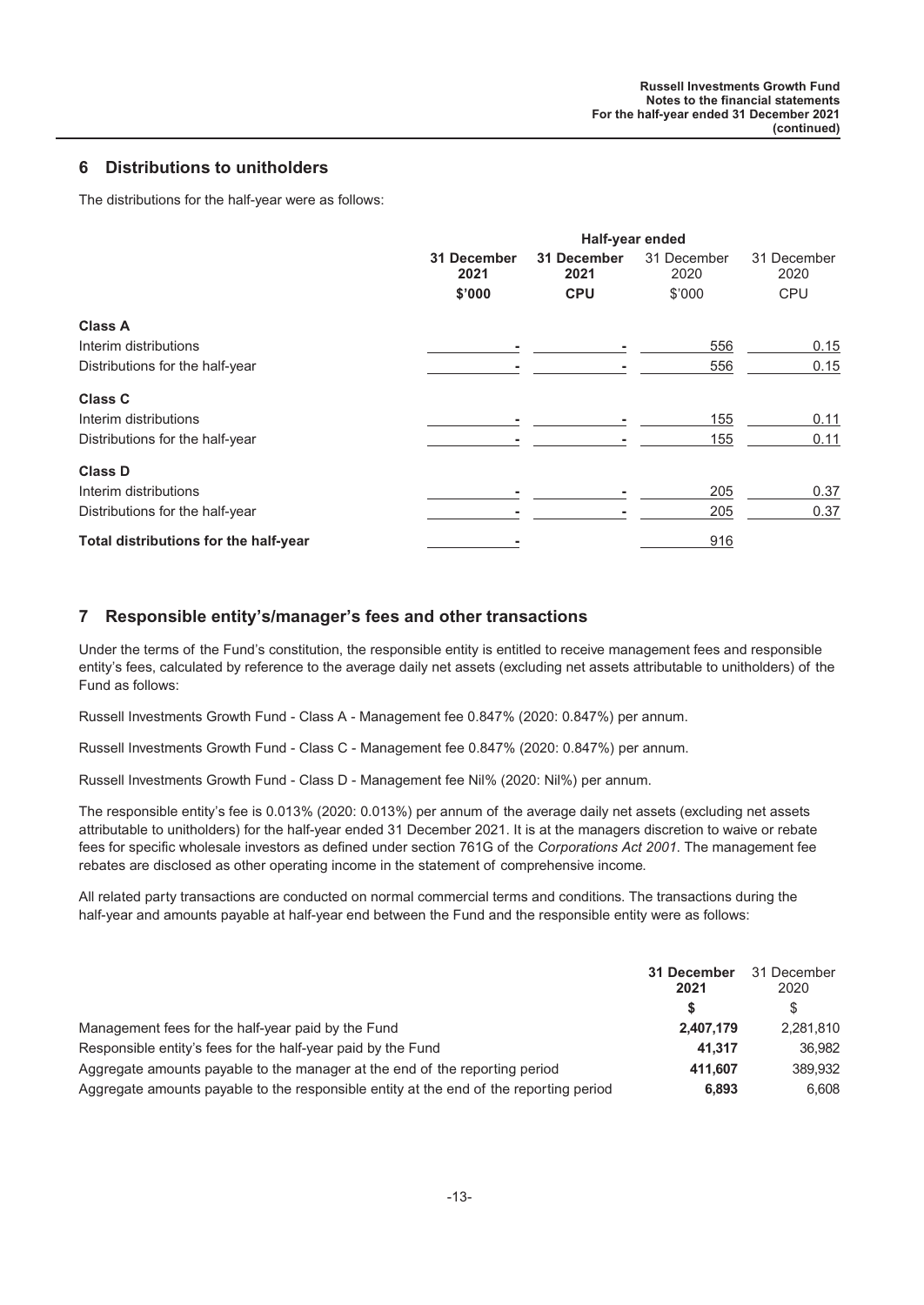## **8 Events occurring after the reporting period**

Current geopolitical events have caused market disruptions on a global basis and uncertainties remain as to their implications. These types of disruptions can adversely affect assets of the Fund and thus performance of the Fund. Management are continually monitoring the situation and will assess its impact on the Fund.

Other than the above, there are no significant events have occurred since the end of the reporting period which would impact on the financial position of the Fund disclosed in the statement of financial position as at 31 December 2021 or on the results and cash flows of the Fund for the half-year ended on that date.

## **9 Contingent assets and liabilities and commitments**

There were no outstanding contingent assets, liabilities or commitments as at 31 December 2021 and 30 June 2021.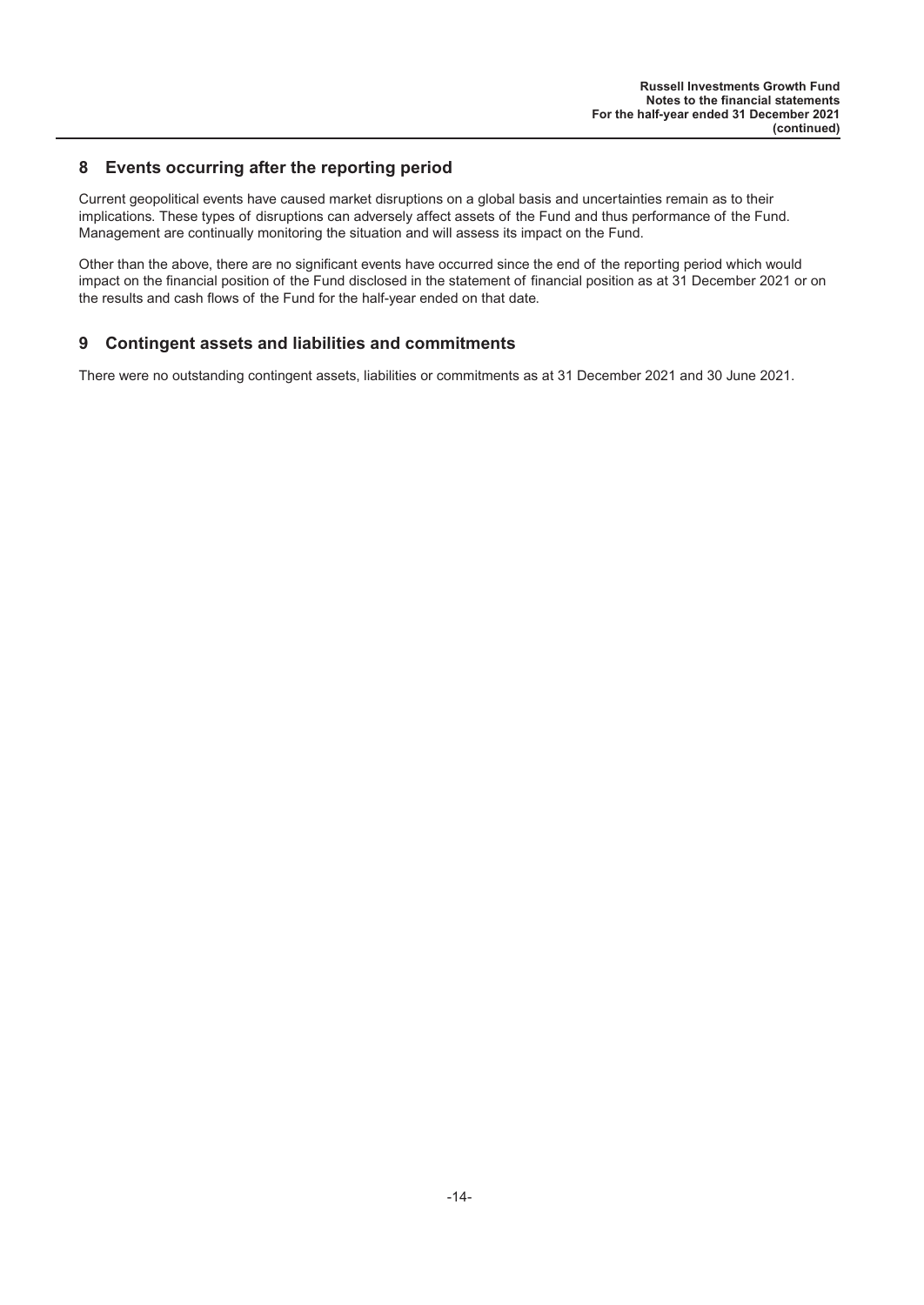## <span id="page-15-0"></span>**Directors' declaration**

In the opinion of the directors of the responsible entity:

- (a) the financial statements and notes set out on pages 5 to 14 are in accordance with the *Corporations Act 2001*, including:
	- (i) complying with Accounting Standards, the *Corporations Regulations 2001* and other mandatory professional reporting requirements, and
	- (ii) giving a true and fair view of the Fund's financial position as at 31 December 2021 and of its performance for the financial half-year ended on that date; and
- (b) there are reasonable grounds to believe that the Fund will be able to pay its debts as and when they become due and payable.

This declaration is made in accordance with a resolution of the directors.

Director

Sydney 9 March 2022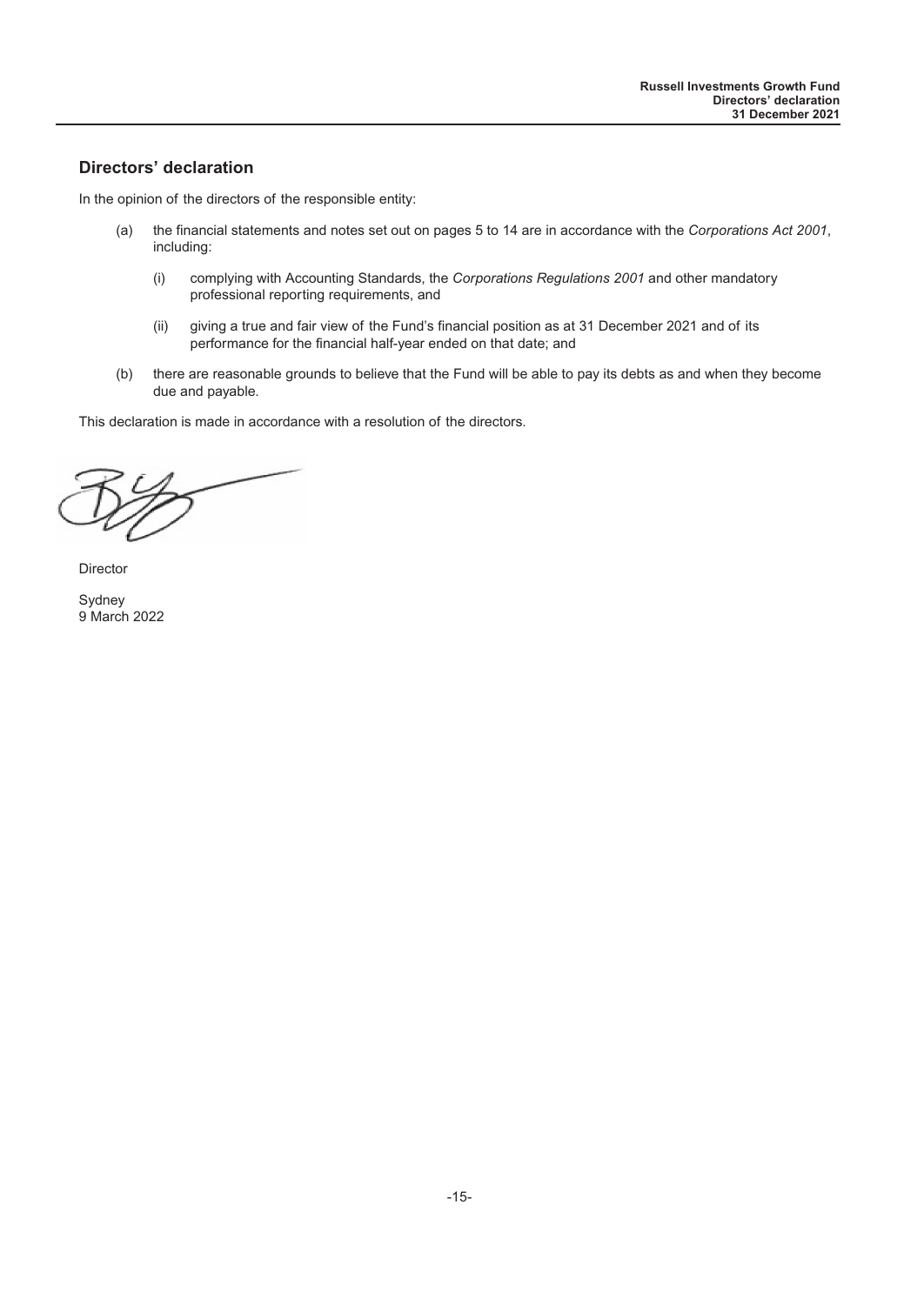

## Independent auditor's review report to the unitholders of Russell Investments Growth Fund

## **Report on the half-year financial report**

## **Conclusion**

We have reviewed the half-year financial report of Russell Investments Growth Fund (the Registered Scheme) which comprises the statement of financial position as at 31 December 2021, the statement of comprehensive income, statement of changes in equity and statement of cash flows for the half-year ended on that date, selected other explanatory notes and the directors' declaration.

Based on our review, which is not an audit, we have not become aware of any matter that makes us believe that the accompanying half-year financial report of Russell Investments Growth Fund does not comply with the *Corporations Act 2001* including:

- 1. giving a true and fair view of the Registered Scheme's financial position as at 31 December 2021 and of its performance for the half-year ended on that date
- 2. complying with Accounting Standard AASB 134 *Interim Financial Reporting* and the *Corporations Regulations 2001*.

#### **Basis for conclusion**

We conducted our review in accordance with ASRE 2410 *Review of a Financial Report Performed by the Independent Auditor of the Entity* (ASRE 2410). Our responsibilities are further described in the *Auditor's responsibilities for the review of the half-year financial report* section of our report.

We are independent of the Registered Scheme in accordance with the auditor independence requirements of the *Corporations Act 2001* and the ethical requirements of the Accounting Professional & Ethical Standards Board's APES 110 *Code of Ethics for Professional Accountants (including Independence Standards)* (the Code) that are relevant to the audit of the annual financial report in Australia. We have also fulfilled our other ethical responsibilities in accordance with the Code.

### **Responsibilities of the directors of the Responsible Entity for the half-year financial report**

The directors of the Responsible Entity are responsible for the preparation of the half-year financial report that gives a true and fair view in accordance with Australian Accounting Standards and the *Corporations Act 2001* and for such internal control as the directors of the Responsible Entity determine is necessary to enable the preparation of the half-year financial report that gives a true and fair view and is free from material misstatement whether due to fraud or error.

#### **Auditor's responsibilities for the review of the half-year financial report**

Our responsibility is to express a conclusion on the half-year financial report based on our review. ASRE 2410 requires us to conclude whether we have become aware of any matter that makes us believe that the half-year financial report is not in accordance with the *Corporations Act 2001* including giving a true and fair view of the Registered Scheme's financial position as at 31 December 2021 and of its

PricewaterhouseCoopers, ABN 52 780 433 757

One International Towers Sydney, Watermans Quay, Barangaroo, GPO BOX 2650, SYDNEY NSW 2001 T: +61 2 8266 0000, F: +61 2 8266 9999

Level 11, 1PSQ, 169 Macquarie Street, Parramatta NSW 2150, PO Box 1155 Parramatta NSW 2124 T: +61 2 9659 2476, F: +61 2 8266 9999

Liability limited by a scheme approved under Professional Standards Legislation.